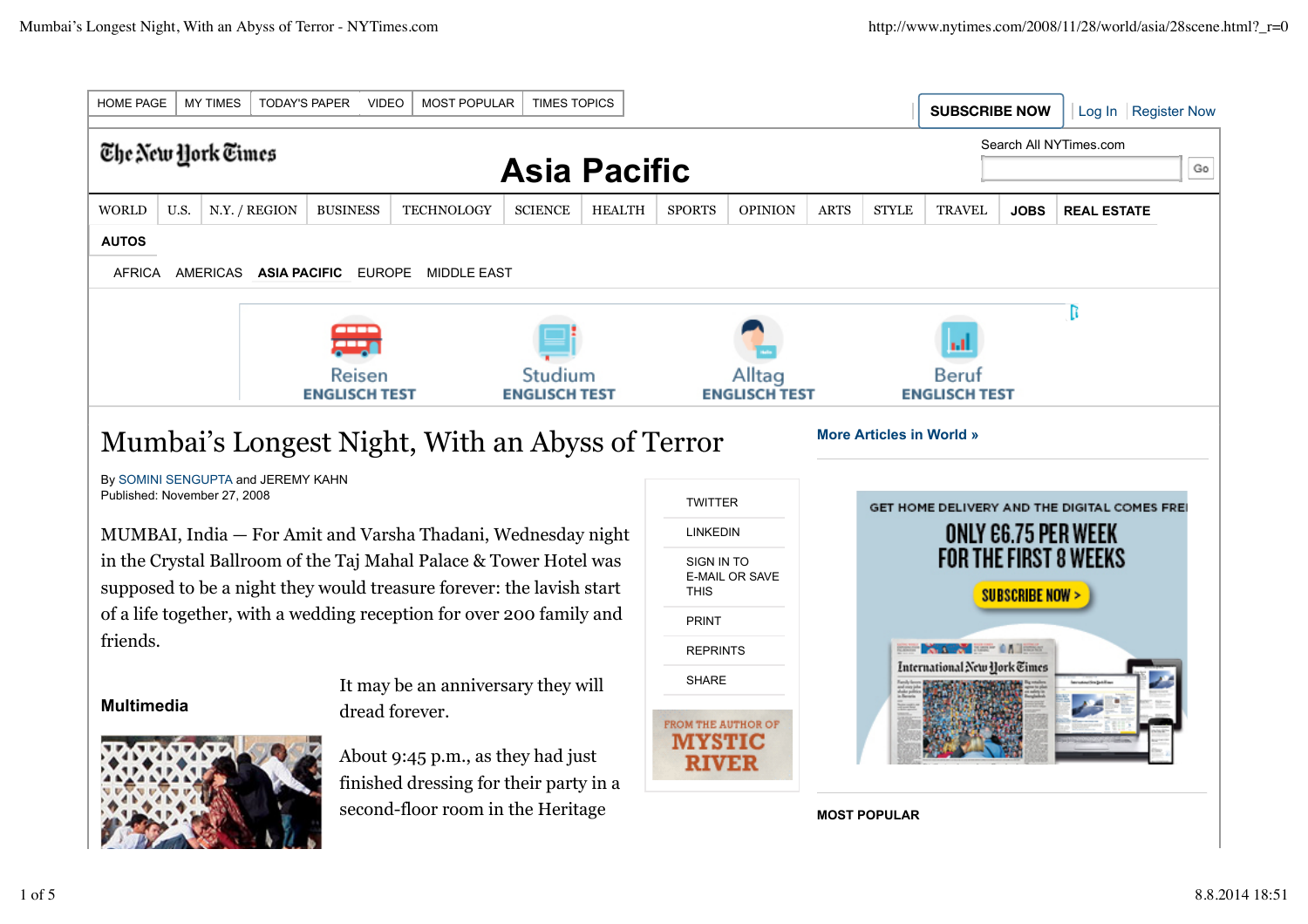| <b>Slide Show</b>                                                                                                                         |                                                                                                                                                                            | wing of the hotel, they heard the first crackle of gunfire,           | <b>EMAILED</b><br><b>SEARCHED</b><br><b>VIEWED</b>                                             |
|-------------------------------------------------------------------------------------------------------------------------------------------|----------------------------------------------------------------------------------------------------------------------------------------------------------------------------|-----------------------------------------------------------------------|------------------------------------------------------------------------------------------------|
| <b>Terror Continues in Mumbai</b>                                                                                                         | followed by commotion outside their room and                                                                                                                               |                                                                       | 1. Frugal Traveler: 7 Steps to a Cheaper Hotel Room                                            |
|                                                                                                                                           | instructions from the hotel front desk to stay put.                                                                                                                        |                                                                       | 2. DAVID BROOKS: Introspective or Narcissistic?                                                |
|                                                                                                                                           | They did stay put, for more than seven hours, much of it<br>huddling on the floor of their bathroom, trying to keep<br>themselves calm. Their phones rang constantly, with |                                                                       | 3. PAUL KRUGMAN: Inequality Is a Drag                                                          |
| <b>Related</b>                                                                                                                            |                                                                                                                                                                            |                                                                       | 4. Movie Review   'The Hundred-Foot Journey': Too<br>Many Cooks Spoil the Village              |
| <b>Indian Commandos Storm Jewish</b>                                                                                                      |                                                                                                                                                                            |                                                                       | 5. Plot Thickens as 900 Writers Battle Amazon                                                  |
| Center (November 28, 2008)<br>The Lede: Mumbai Attacks: End of<br>Day 2 (November 27, 2008)<br>The New York Times                         | updates and questions. At one point, Mrs. Thadani                                                                                                                          |                                                                       | 6. Menagerie: A Man and His Cat                                                                |
|                                                                                                                                           | confessed, she stopped answering. She did not want to talk                                                                                                                 |                                                                       | 7. IBM Develops a New Chip That Functions Like a                                               |
|                                                                                                                                           | to anyone. There was more gunfire, along with two loud                                                                                                                     |                                                                       | <b>Brain</b>                                                                                   |
|                                                                                                                                           |                                                                                                                                                                            | explosions, one of which flung open                                   | 8. The Getaway: Finding Last-Minute Deals on Upscale<br><b>Hotels</b>                          |
|                                                                                                                                           |                                                                                                                                                                            | their door and windows. Next door,                                    | 9. A Dylan Insider's Back Pages                                                                |
|                                                                                                                                           | More Video »                                                                                                                                                               | they heard gunmen shoot a female                                      | 10. 36 Hours: Lake Como, Italy                                                                 |
|                                                                                                                                           |                                                                                                                                                                            | guest and then her screams.                                           | Go to Complete List »                                                                          |
|                                                                                                                                           |                                                                                                                                                                            | "We could sense she was being dragged                                 |                                                                                                |
|                                                                                                                                           |                                                                                                                                                                            | around," Mrs. Thadani recalled.                                       |                                                                                                |
|                                                                                                                                           |                                                                                                                                                                            |                                                                       | <b>ELSEWHERE ON NYTIMES.COM</b>                                                                |
|                                                                                                                                           |                                                                                                                                                                            | In the Crystal Ballroom, friends had                                  | Y O R K<br>HERALD<br>NEW<br>RCHDUKE FRANCIS FERDINAND AND HIS CONSORT, THE DUCHESS OF HOHENBER |
|                                                                                                                                           |                                                                                                                                                                            | begun trickling in. They, too, were                                   | ARE ASSASSINATED WHILE DRIVING                                                                 |
|                                                                                                                                           |                                                                                                                                                                            | startled by gunfire. Could it be                                      |                                                                                                |
|                                                                                                                                           |                                                                                                                                                                            | firecrackers? one wondered. A window                                  |                                                                                                |
|                                                                                                                                           |                                                                                                                                                                            | shattered, sending everyone                                           |                                                                                                |
| <b>MULTIMEDIA</b><br>More Than 100 Killed in India Attacks<br>Armed Islamist militants attacked hotels, cafes and<br>landmarks in Mumbai. |                                                                                                                                                                            | scampering under tables, and then                                     |                                                                                                |
|                                                                                                                                           |                                                                                                                                                                            | eventually, led by hotel staff members,                               |                                                                                                |
|                                                                                                                                           |                                                                                                                                                                            | into a private, less accessible set of                                | The Great War - A 100-year legacy of WWI                                                       |
|                                                                                                                                           |                                                                                                                                                                            | rooms. Ballroom by ballroom,<br>restaurant by restaurant, guests were | France remembers World War I                                                                   |
|                                                                                                                                           |                                                                                                                                                                            |                                                                       |                                                                                                |

Chambers.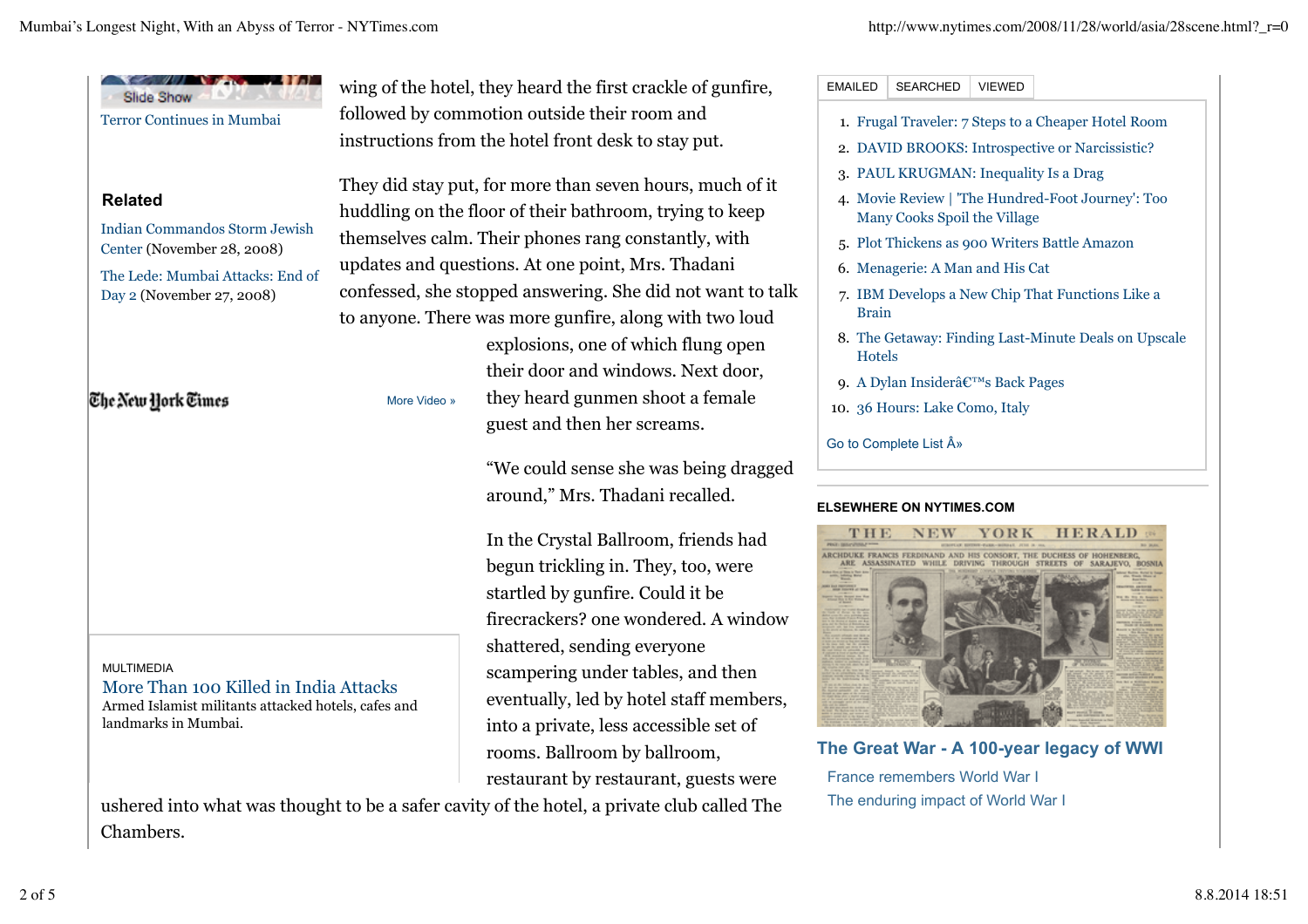At the Golden Dragon restaurant on the ground floor, a woman could see through the frosted glass the gunmen parade through the lobby of the hotel and open fire, any which way. She had come to celebrate her husband's birthday, along with both sets of parents.

They, too, were led through kitchens and staff stairwells into safer quarters, where they huddled until nearly 4 a.m. She and her parents slipped out through the back staff exit, but with so many cellphones trilling, they drew the attention of the gunmen inside the hotel.

They began firing at those trying to flee. Her husband and his parents got left behind. Eight hours later, in the shadow of the hotel, she stood waiting for them to come out. Her husband did not answer his cellphone. She was still dressed in her black dinner blouse.

The chaos at the Taj was just one part of the abyss of terror that swallowed the city.

At Leopold Cafe, a restaurant popular with foreigners, a Belgian tourist, here to indulge his love of Bollywood, described the sudden awareness of deathly peril and the desperate actions of the staff members to protect their foreigner customers.

The tourist, Ronny Quireyns, 44, was seated in the air-conditioned upstairs with friends — film extras just coming from a shoot — on Wednesday night. A little before 10 p.m., they heard a loud blast outside; they immediately thought of a bomb, but the noise seemed too faint. But then they heard a series of sharp bangs from downstairs, he said. "A member of the staff rushed upstairs and said there were people shooting downstairs," Mr. Quireyns said.

The waiters pulled the cover off an air-conditioning vent and guided him and about 15 other foreigners to climb inside, he said. After about 10 minutes, Mr. Quireyns said, he crawled out and peered down the stairway to the floor below. He saw people writhing on the ground.

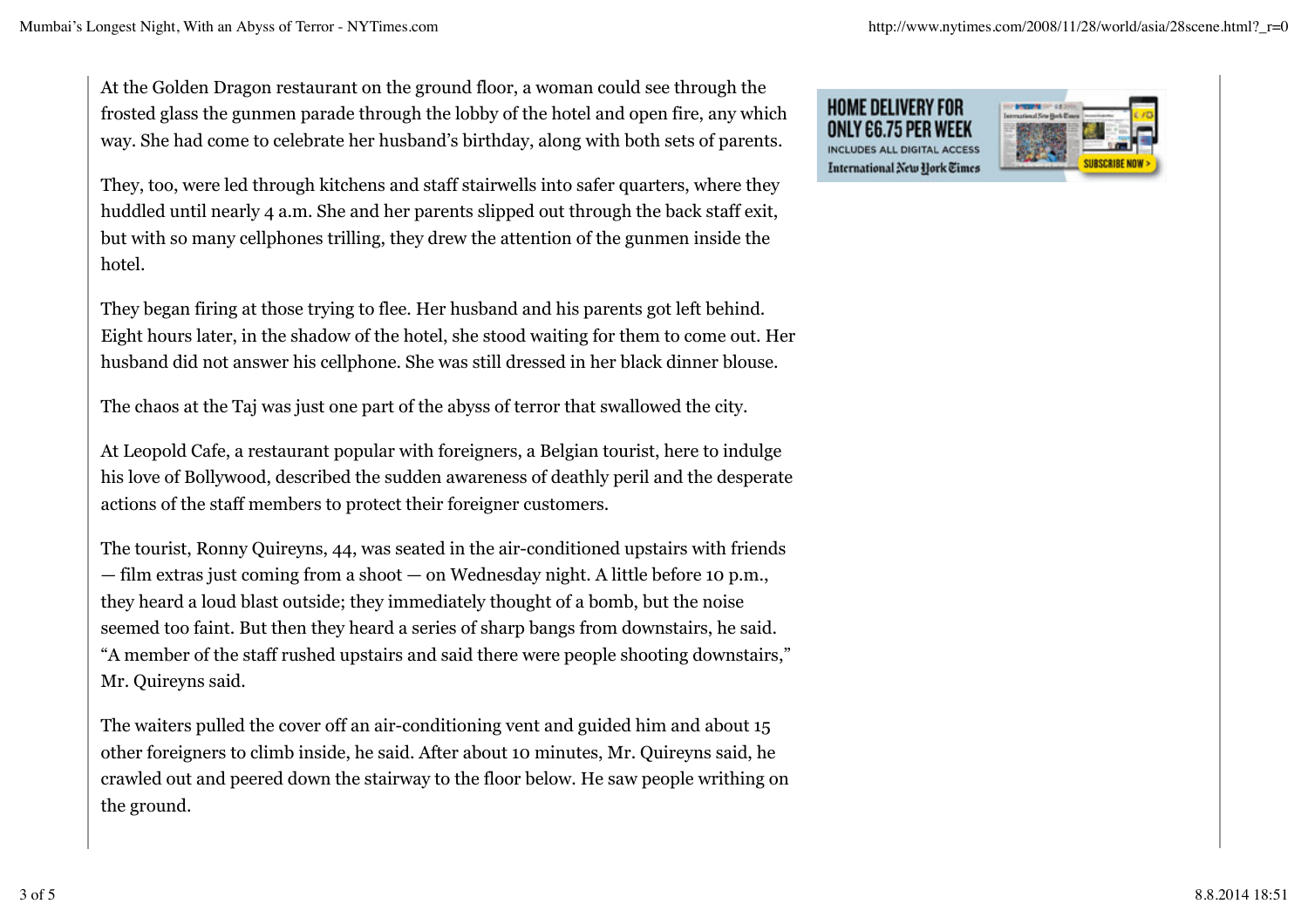Finally, the waiters gave an all-clear, he said, and the foreigners fled the restaurant, where blood now covered the ground floor. Police officers took them to a nearby station to spend the night.

"It was really frightening," Mr. Quireyns said. "It seems so surreal. You never think something like this will happen to you."

Gary Samore, director of studies at the Council on Foreign Relations in New York, was staying at the Taj with his wife and daughter, squeezing in a family holiday in Mumbai alongside a lecture that he delivered earlier on Wednesday evening on the nuclear challenge facing the next president of the United States. They, too, stayed in their room and tried to stay calm.

The television was not working. He had no local phone. Friends kept him apprised of developments by sending e-mail messages to his BlackBerry. At 3:30 a.m., Mr. Samore recalled, very heavy gunfire began. The American Consulate called to say the hotel was on fire. The family collected their passports, made a set of wet towels to help them get through a smoky corridor and found their way to a service stairwell and then a second-floor terrace, from where they could summon Indian soldiers.

"My BlackBerry," he said, "may have saved our lives."

In the kitchen of the Chambers, Raghu Deora, the chef, hid under a table. Four gunmen came before dawn and found him. What do you do? they asked in Hindi, and then they ordered him to stand up and turn around. They shot him from behind, his wife, Nandita, said Thursday afternoon. A bullet entered through one side and came out of the other. There were four gunmen, he told her while recovering in Bombay Hospital, all in their mid-20s, well dressed.

Close to dawn, Mr. and Mrs. Thadani, the bride and groom, crept out of the window of their room, and with the help of firefighters, climbed down a ladder and touched ground.